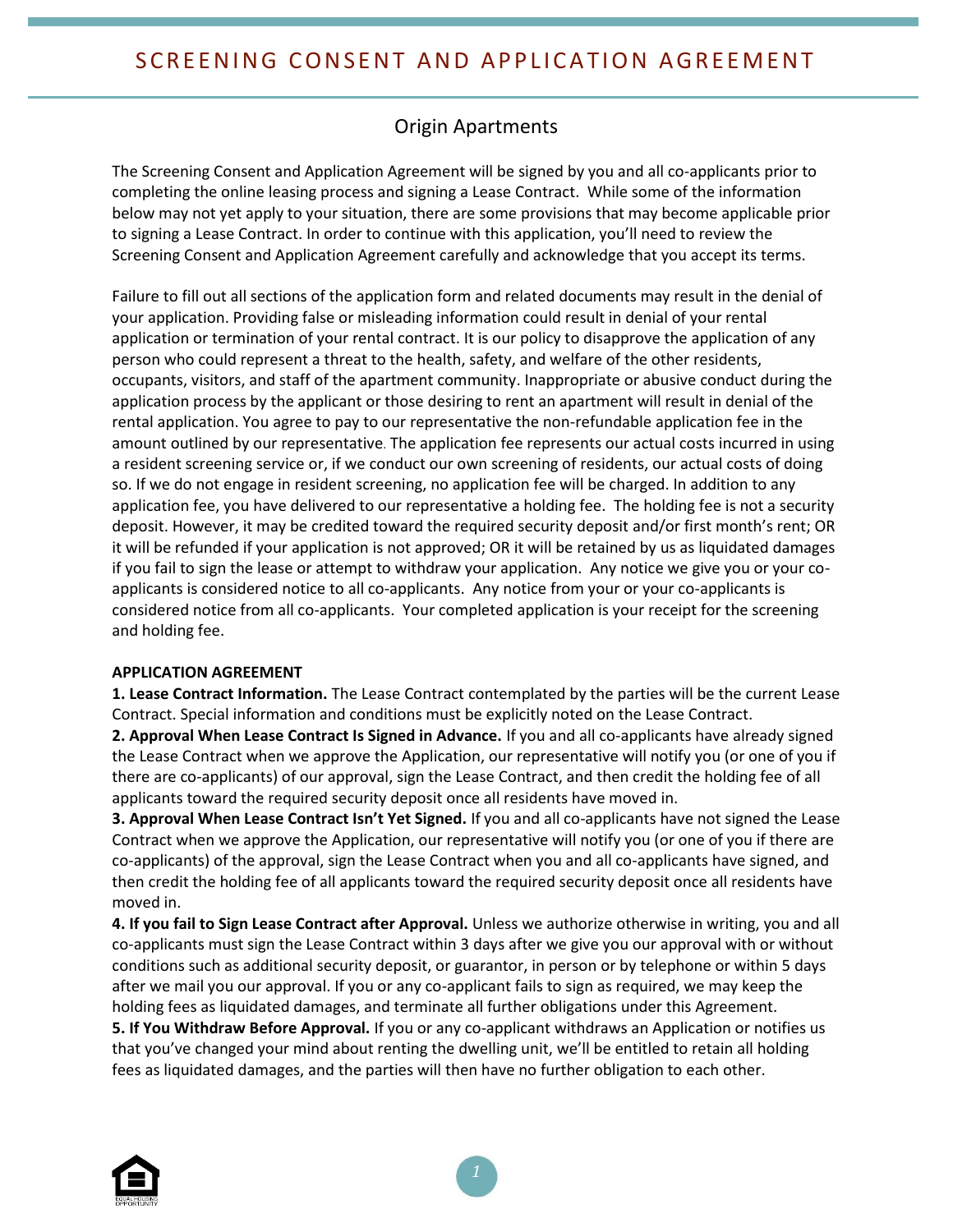## SCREENING CONSENT AND APPLICATION AGREEMENT

**6. Approval/Non-Approval.** We will notify you whether you've been approved within 10 days after the date we receive a completed Application. Your Application will be considered "disapproved" if we fail to notify you of your approval within 10 days after we have received a completed Application. Notification may be in person or by mail or telephone unless you have requested that notification be by mail. You must not assume approval until you receive actual notice of approval. The 10-day time period may be changed only by separate written agreement.

**7. Refund after Non-Approval.** If you or any co-applicant is disapproved or deemed disapproved under Paragraph 6, we'll refund all holding fees paid within 30 days of such disapproval. Refund checks may be made payable to all co-applicants and mailed to one applicant.

**8. Extension of Deadlines.** If the deadline for signing, approving, or refunding under paragraphs 4, 6, or 7 falls on a Saturday, Sunday, or a state or federal holiday, the deadline will be extended to the end of the next business day.

**9. Keys or Access Devices.** We'll furnish keys and/or access devices only after: (1) all parties have signed the Lease Contract and other rental documents; and (2) all applicable rents and security deposits have been paid in full.

**10. Application Submission.** Submission of a rental application does not guarantee approval or acceptance. It does not bind us to accept the applicant or to sign a Lease Contract.

Applicant understands and agrees that the rental application will be reviewed using business judgment, decisional criteria, a point scoring system, or a combination of those systems. In order to qualify for housing, the applicant must have good rental, credit, and criminal background histories. Applicant must demonstrate the financial ability to afford the apartment under Management's rental qualification criteria. A co-signor or guarantor is not a substitute for unacceptable rental, credit, or criminal background histories. Poor rental history because of disapproval of co-signor's, roommate's, or guarantor's application or because of a prior history of late payments, lease violations, failure to give proper notice, or damages exceeding normal wear and tear may result in denial of the applicant's rental application. However, the lack of a rental history may not necessarily result in a denial of the application. While co-applicants (either as spouses or roommates), co-signor, and guarantors may be allowed in order to meet the rental qualifications, each of those persons must meet the rental qualification criteria applicable to his or her particular rental application circumstances. Applicant must demonstrate a certain earning level or source of income, savings or assets sufficient to insure the ability of the applicant to pay the monthly rent and living expenses, taking into account any revolving, recurring, or monthly debt from credit cards and loans. Self-employed applicants may need to provide additional financial records (such as income and expense statements, asset statements, and personal net worth statements) within 10 days after we have received a completed Application. Self-employed persons and corporate renters may be required to pay an additional application fee to obtain Dunn and Bradstreet credit reports on themselves or their companies and submit income tax returns. Unemployed or retired applicants may need to provide additional financial documentation of ability to pay rent.

Your Rental Application for Residents and Occupants will not be considered "completed" and will not be processed until we receive the following documentation and fees:

- 1. Your completed Rental Application;
- 2. Completed Rental Applications for each co-applicant and guarantor (if applicable);
- 3. Application screening fees for all applicants;
- 4. Application deposit for the Unit.